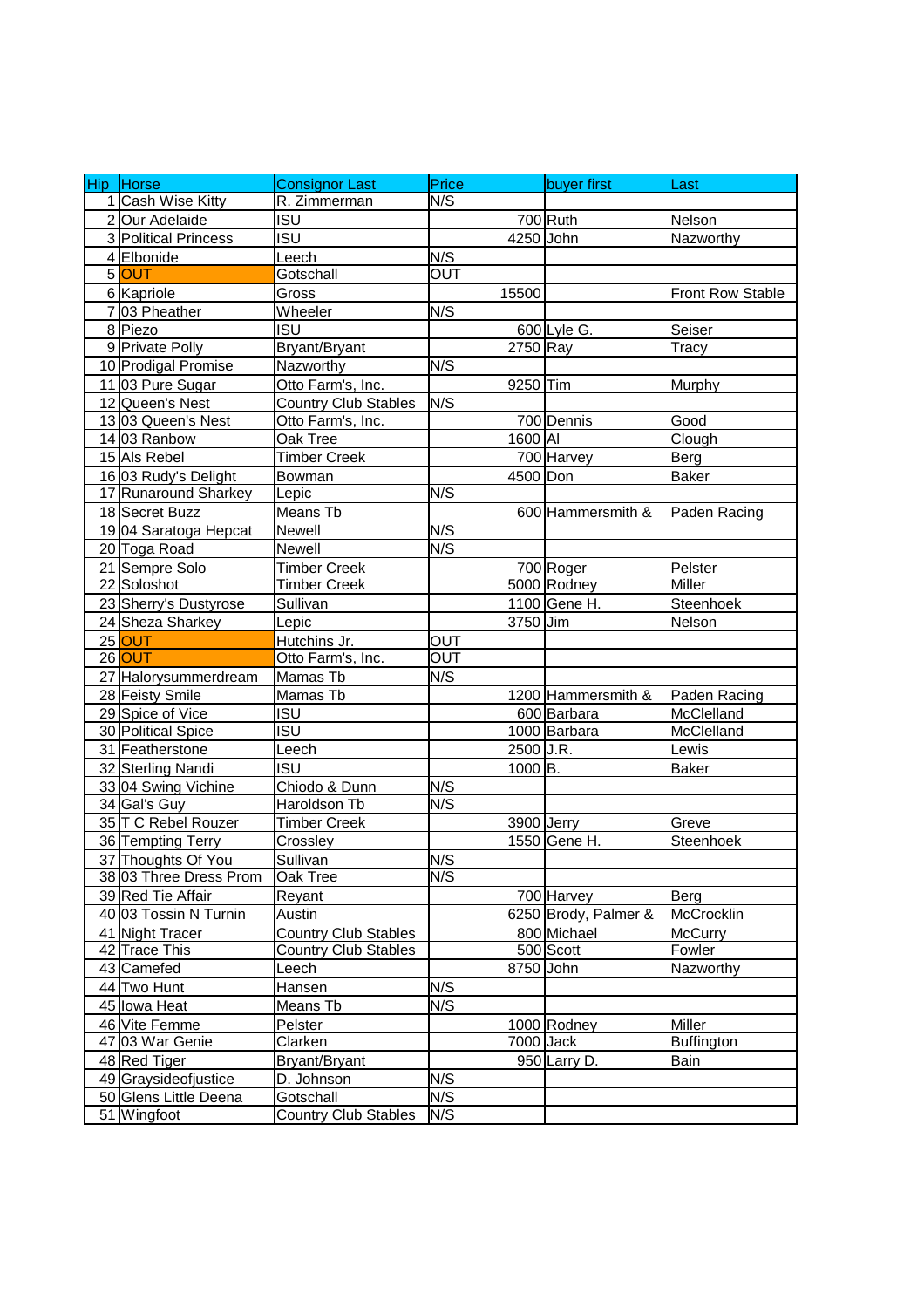| 52 03 Wingfoot         | Country Club Stables N/S    |                            |             |               |                 |
|------------------------|-----------------------------|----------------------------|-------------|---------------|-----------------|
| 53 Baghdad Bar B       | <b>High Point</b>           |                            | 2000        |               | Thumbs Up Corp. |
| 54 Cyclone Cronicals   | <b>ISU</b>                  |                            |             | 950 Larry D.  | Bain            |
| 55 Annie's Express     | <b>Timber Creek</b>         |                            |             | 500 John      | Hardy           |
| 56 Express Shot        | <b>Timber Creek</b>         |                            |             | 700 Scott     | Fowler          |
| 57 Flying Baba         | Woods                       |                            | 12000 Jason |               | Godfrey         |
| 58 Bamboozle           | Joan Lucas                  | N/S                        |             |               |                 |
| 59 Beartooth Pass      | Means Tb                    | N/S                        |             |               |                 |
| 60 Toot the Horn       | <b>Freeburn Stables</b>     |                            |             | 9000 Dave     | McShane         |
| 61 Cello               | <b>High Point</b>           |                            |             | 4600 David    | Altemeier       |
| 62 OUT                 | <b>High Point</b>           | OUT                        |             |               |                 |
| 63 03 Clear Talk       | Otto Farm's, Inc.           |                            | 12250 Maggi |               | Moss            |
| 64 Dazzling Man        | <b>Bowman</b>               |                            | 6000 Lynn   |               | Chleborad       |
| 65 Choo Choo Express   | Mamas Tb                    |                            | 5000 Tim    |               | Murphy          |
| 66 Cresco Polaska      | <b>Country Club Stables</b> | N/S                        |             |               |                 |
| 67 Chum Hunter         | Hansen                      |                            |             | 4000 Jason    | Godfrey         |
| 68 Dreary              | Anderson                    | N/S                        |             |               |                 |
| 69 East River Miss     | Gotschall                   |                            |             | 1050 Dennis   | Johnson         |
| 70 Here'soneforjimmy   | D. Johnson                  |                            | 10000 Maggi |               | Moss            |
| 71 El Spedito          | Gus King                    | $\overline{\mathsf{N}}$ /S |             |               |                 |
| 72 loway Indian        | <b>High Point</b>           |                            | 22500 Paul  |               | Tonderum        |
| 73 Sultry Moment       | <b>High Point</b>           |                            | 27000 J.R.  |               | Lewis           |
| 74 03 Exuberant Melody | <b>High Point</b>           |                            | 17500 Maggi |               | <b>Moss</b>     |
| 75 03 Fall Amiss       | Wheeler                     |                            | 3250 Larry  |               | Wilkerson       |
| 76 Windy Prize         | Woods                       | N/S                        |             |               |                 |
| 77 Fille Hunter        | Hansen                      |                            |             | 4000 Larry D. | Bain            |
| 78 Floshot             | <b>Timber Creek</b>         |                            |             | 550 Dick R.   | Clark           |
| 79 Goldpercision       | <b>Timber Creek</b>         |                            |             | 550 Barbara   | McClelland      |
| 80 Floridacon          | <b>Timber Creek</b>         |                            | 5400 John   |               | Nazworthy       |
| 81 T CS Defar          | <b>Timber Creek</b>         |                            |             | 1300 Jerry    | Greve           |
| 82 Gold Hunter         | Hansen                      | N/S                        |             |               |                 |
| 83 Good An' Sweet      | Madison Co.                 |                            |             | 1250 Terry    | Aubrecht        |
| 84 04 Good An' Sweet   | Madison Co.                 | N/S                        |             |               |                 |
| 85 Queens Point        | Leech                       |                            | 7500 Ron    |               | Johnston        |
| 86 OUT                 | <b>ISU</b>                  | OUT                        |             |               |                 |
| 87 Red Santos          | Hansen                      | N/S                        |             |               |                 |
| 88 Honor My Wishes     | <b>Timber Creek</b>         |                            |             | 550 Terry     | Aubrecht        |
| 89 Hopeful Storm       | <b>Timber Creek</b>         |                            |             | 1250 Rodney   | Miller          |
| 90 Hrishi              | <b>Timber Creek</b>         |                            |             | 1800 Rodney   | Miller          |
| 91 Icyology            | Sullivan                    |                            | 4300 A.R.   |               | McKenzie        |
| 92 Tierney Marie       | Sullivan                    |                            |             | 15500 Maggi   | Moss            |
| 93 Halory's Prospect   | Mamas Tb                    |                            |             | 4500 L. Flash | Fangmeyer       |
| 94 04 Irish Review     | Schrader                    |                            | 13500 Paul  |               | Tonderum        |
| 95 OUT                 | Anderson                    | $\overline{\text{OUT}}$    |             |               |                 |
| 96 OUT                 | Haroldson Tb                | OUT                        |             |               |                 |
| 97 OUT                 | D. Johnson                  | OUT                        |             |               |                 |
| 98 03 La Me            | Haroldson Tb                |                            |             | 900 Larry D.  | Bain            |
| 99 Laurceilo           | <b>Timber Creek</b>         |                            | 5250 B.W.   |               | Austin          |
| 100 Limited Transfer   | Means Tb                    |                            |             | 700 Alan      | Claghorn        |
| 101 Lines Of A Lady    | Nazworthy                   | N/S                        |             |               |                 |
| 102 Lord Marl          | <b>Timber Creek</b>         |                            |             | 1700 Rodney   | Miller          |
| 103 Lucky Tiger        | Bryant/Bryant               |                            |             | 750 Larry     | Wilkerson       |